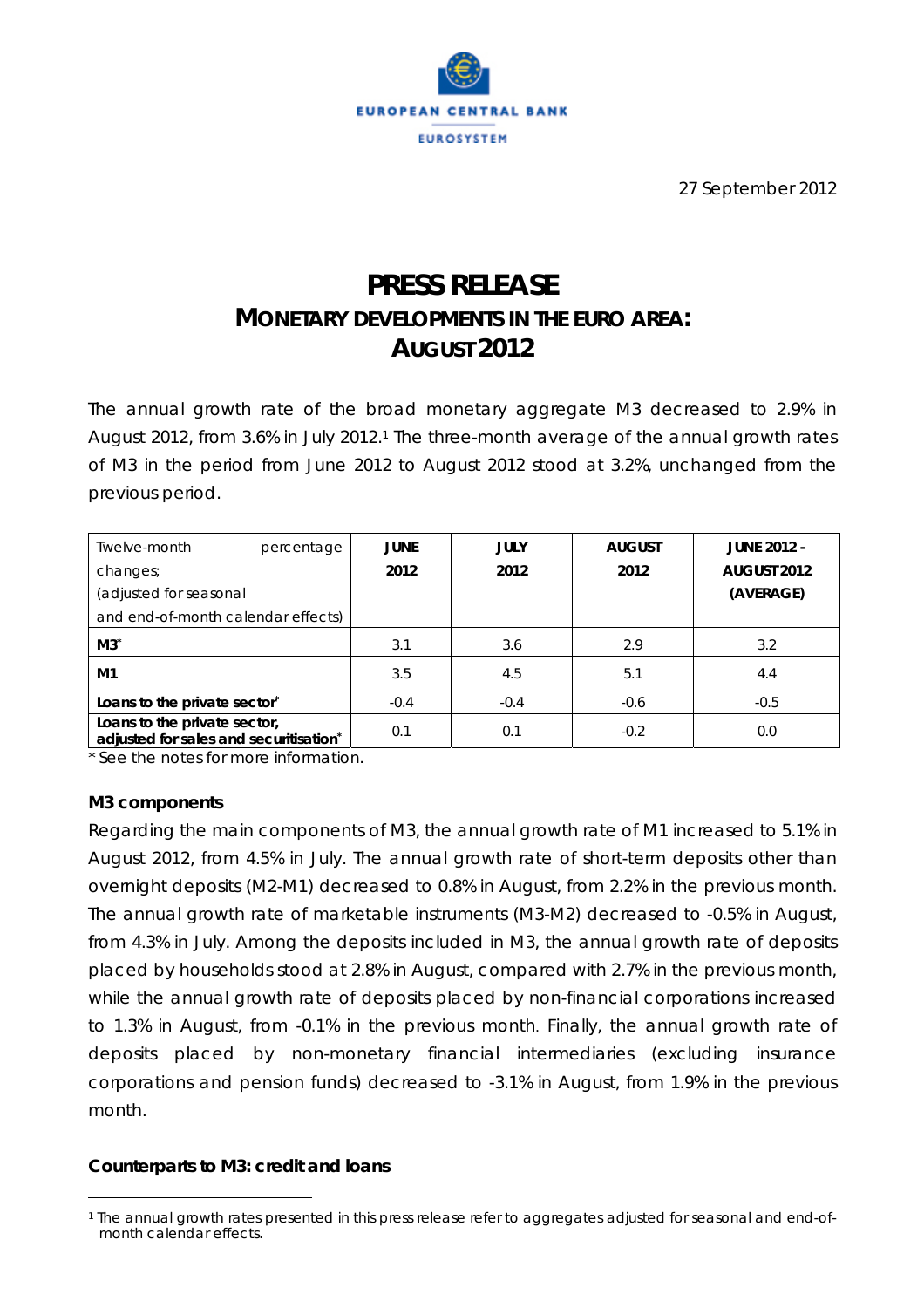Turning to the main counterparts of M3 on the asset side of the consolidated balance sheet of Monetary Financial Institutions (MFIs), the annual growth rate of total credit granted to euro area residents decreased to 0.5% in August 2012, from 1.0% in the previous month. The annual growth rate of credit extended to general government decreased to 8.0% in August, from 9.4% in July, while the annual growth rate of credit extended to the private sector was more negative at -1.2% in August, from -0.9% in the previous month. Among the components of credit to the private sector, the annual growth rate of loans was more negative at -0.6% in August, from -0.4% in the previous month (adjusted for loan sales and securitisation<sup>2</sup>, the rate decreased to -0.2%, from 0.1% in the previous month). The annual growth rate of loans to households stood at 0.2% in August, compared with 0.3% in July (adjusted for loan sales and securitisation, the rate stood at 1.0%, unchanged from the previous month). The annual growth rate of lending for house purchase, the most important component of household loans, stood at 0.8% in August, unchanged from the previous month. The annual growth rate of loans to non-financial corporations was more negative at -0.8% in August, from -0.4% in the previous month (adjusted for loan sales and securitisation, the rate was more negative at -0.5% in August, from -0.2% in the previous month). Finally, the annual growth rate of loans to non-monetary financial intermediaries (excluding insurance corporations and pension funds) was more negative at -3.4% in August, from -2.8% in the previous month.

#### **Other counterparts**

Over the 12 months up to August 2012, the net external asset position of the euro area MFI sector decreased by €46 billion, compared with a decrease of €38 billion over the 12 months up to July. The annual growth rate of longer-term financial liabilities of the MFI sector was more negative at -1.5% in August, from -1.3% in July.

#### *Notes*

 $\overline{a}$ 

- *Further predefined tables, statistical data and methodological notes, as well as the advance release calendar, are available on the ECB's website at http://www.ecb.europa.eu/stats/money/aggregates/aggr/html/index.en.html.*
- *For data as from the reference period June 2010, and henceforth, repo operations conducted through central counterparties (CCPs) are excluded from the M3 component "repurchase agreements", and reverse repo operations conducted through CCPs are excluded from the M3 counterpart position "loans*  to the private sector". These items are instead now included in the residual *category "other counterparts of M3" and are presented on a gross basis as subcomponents of this category. A statistical reclassification adjustment has been calculated at June 2010 to correct the relevant data on transactions and growth*

<sup>2</sup> Adjusted for the derecognition of loans from the MFIs' statistical balance sheets due to their sale or securitisation.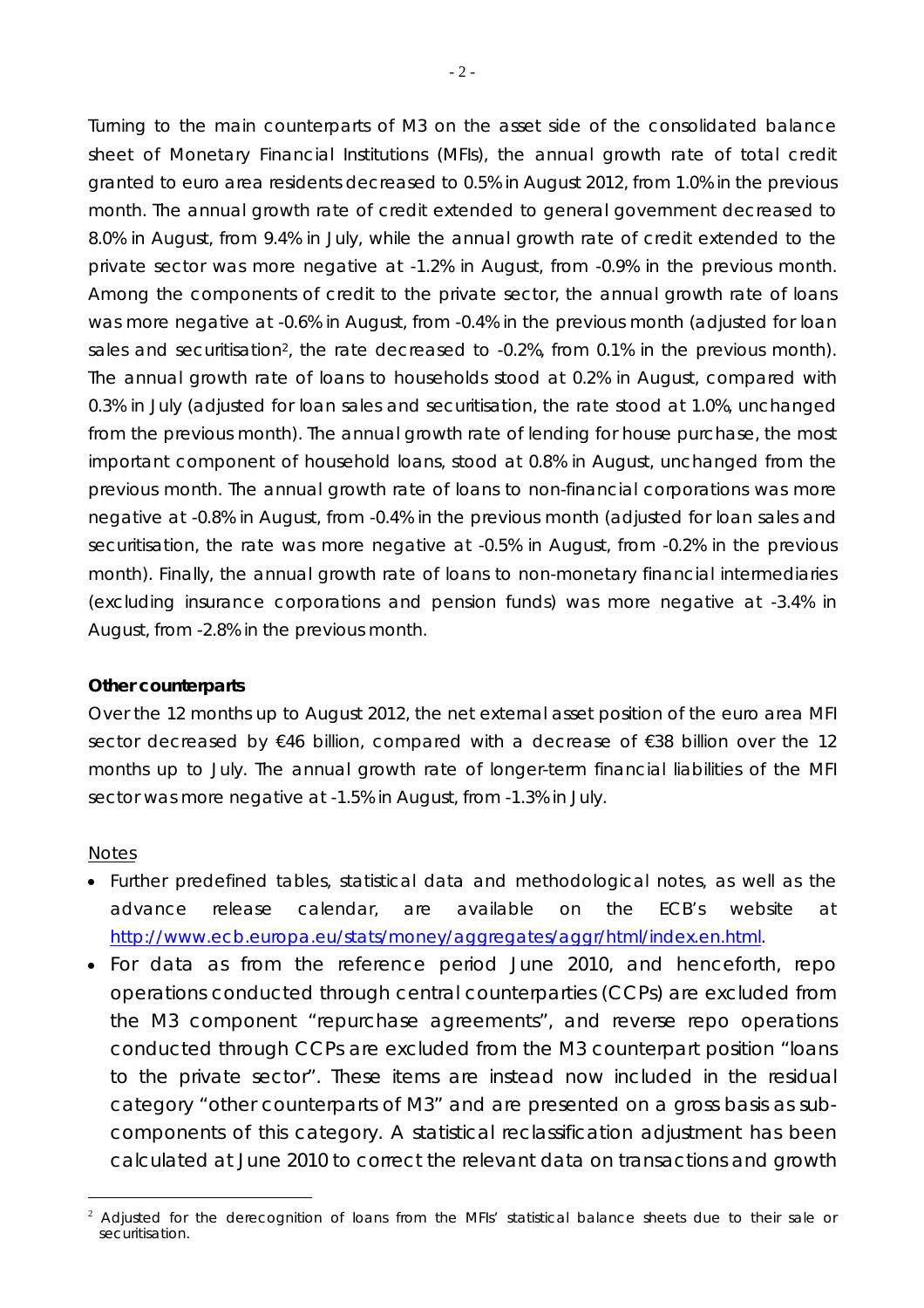*rates. For further details, see Box 3 in the September 2012 issue of the ECB's Monthly Bulletin (http://www.ecb.europa.eu/pub/pdf/mobu/mb201209en.pdf).*

# **European Central Bank**  Directorate Communications, Press and Information Division Kaiserstrasse 29, D-60311 Frankfurt am Main Tel.: +49 69 1344 7455, Fax: +49 69 1344 7404 Internet: http://www.ecb.europa.eu **Reproduction is permitted provided that the source is acknowledged.**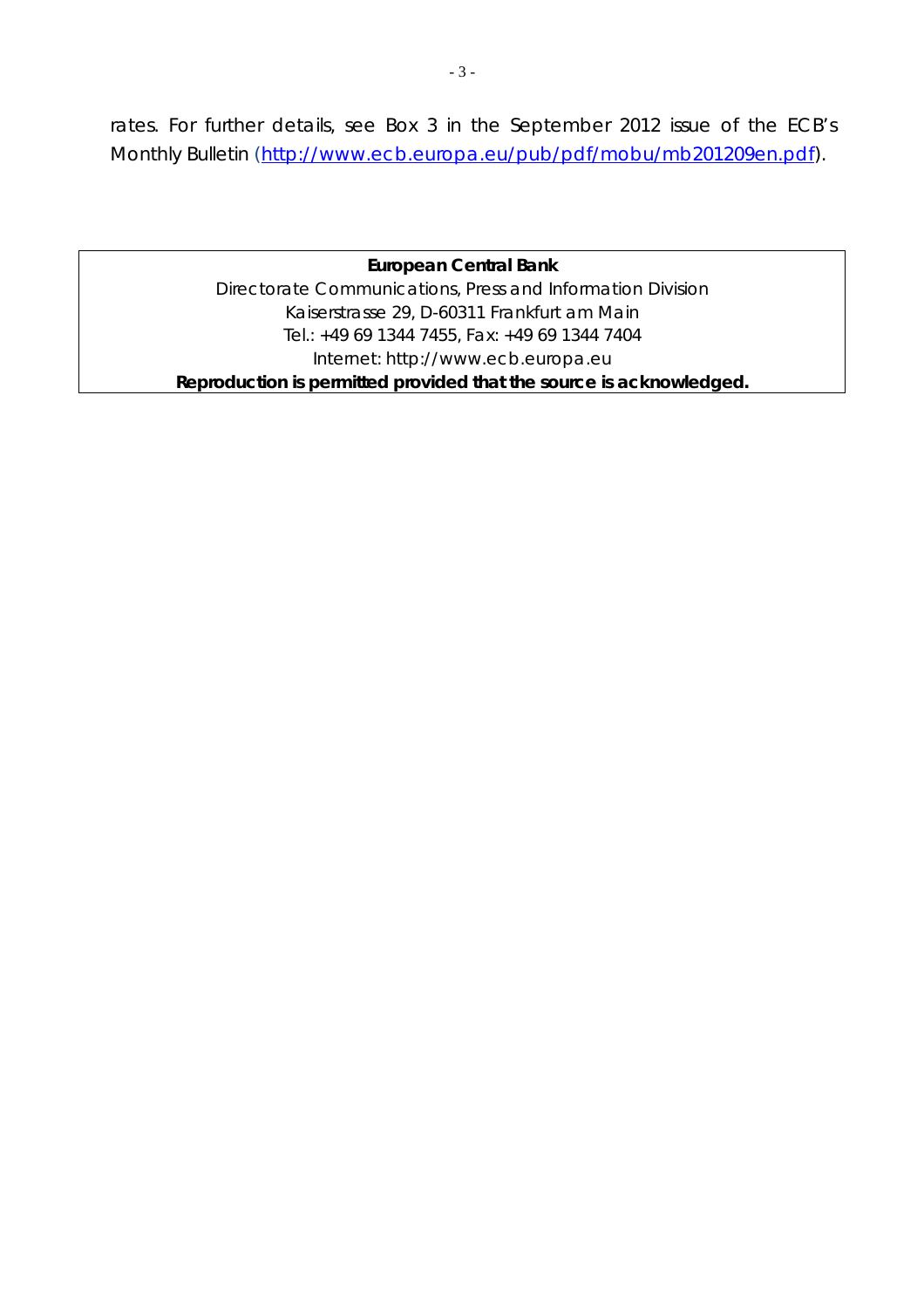|                                                                           | <b>END-OF-</b><br><b>MONTH</b><br><b>LEVEL</b> | MONTHLY FLOW <sup>b)</sup>   |                  |                | <b>ANNUAL GROWTH RATE</b> |                |                |  |
|---------------------------------------------------------------------------|------------------------------------------------|------------------------------|------------------|----------------|---------------------------|----------------|----------------|--|
|                                                                           | <b>AUGUST</b>                                  | $\ensuremath{\mathrm{JUNE}}$ | <b>JULY</b>      | <b>AUGUST</b>  | <b>JUNE</b>               | $\rm JULY$     | <b>AUGUST</b>  |  |
|                                                                           | 2012                                           | 2012                         | 2012             | 2012           | 2012                      | 2012           | 2012           |  |
| COMPONENTS OF M3 $^{\circ}$                                               |                                                |                              |                  |                |                           |                |                |  |
| $M3$ (= items 1.3, 1.6 and 1.11)<br>(1)                                   | 9718                                           | 18                           | 65               | 22             | 3.1                       | 3.6            | 2.9            |  |
| (1.1)<br>Currency in circulation                                          | 868                                            | $\overline{4}$               | $\mathfrak{S}$   | 2              | 5.5                       | 5.9            | 5.2            |  |
| (1.2)<br>Overnight deposits                                               | 4177                                           | 17                           | 54               | 81             | 3.1                       | 4.3            | 5.0            |  |
| $M1$ (items 1.1 and 1.2)<br>(1.3)                                         | 5045                                           | 21                           | 60               | 83             | 3.5                       | 4.5            | 5.1            |  |
| (1.4)<br>Deposits with an agreed maturity of up to two years              | 1803                                           | $-7$                         | $-14$            | $-54$          | 1.5                       | 0.7            | $-2.3$         |  |
| (1.5)<br>Deposits redeemable at notice of up to three months              | 2030                                           | 11                           | 12               | 11             | 3.3                       | 3.6            | 3.8            |  |
| Other short term deposits (items 1.4 and 1.5)<br>(1.6)                    | 3832                                           | $\overline{4}$               | $-3$             | $-44$          | 2.4                       | 2.2            | 0.8            |  |
| $M2$ (items 1.3 and 1.6)<br>(1.7)                                         | 8878                                           | 25                           | 57               | 39             | 3.0                       | 3.5            | 3.2            |  |
|                                                                           | 133                                            |                              | 12               | $\overline{0}$ |                           |                |                |  |
| (1.8)<br>Repurchase agreements<br>(1.9)<br>Money market fund shares/units | 490                                            | $-4$<br>$-9$                 | $-6$             | $-5$           | $-14.8$<br>3.4            | $-15.2$<br>4.5 | $-21.9$<br>1.1 |  |
|                                                                           |                                                |                              |                  |                |                           |                |                |  |
| (1.10)<br>Debt securities issued with a maturity of up to two years       | 218                                            | $\tau$                       | $\sqrt{2}$       | $-12$          | 17.7                      | 19.8           | 15.7           |  |
| Marketable instruments (items 1.8, 1.9 and 1.10)<br>(1.11)                | 841                                            | $-7$                         | $\,8\,$          | $-17$          | 3.5                       | 4.3            | $-0.5$         |  |
| <b>COUNTERPARTS OF M3</b>                                                 |                                                |                              |                  |                |                           |                |                |  |
| <b>MFI</b> liabilities:                                                   |                                                |                              |                  |                |                           |                |                |  |
| (2)<br>Holdings against central government d)                             | 285                                            | $-17$                        | $\mathbf{1}$     | $-12$          | $-0.2$                    | $-4.0$         | 5.3            |  |
| Longer-term financial liabilities vis-à-vis<br>(3)                        | 7638                                           | $-16$                        | $-29$            | 10             | $-0.4$                    | $-1.3$         | $-1.5$         |  |
| <i>other euro area residents</i> (= items $3.1$ to $3.4$ )                |                                                |                              |                  |                |                           |                |                |  |
| Deposits with an agreed maturity of over two years<br>(3.1)               | 2424                                           | $-18$                        | $-47$            | $\overline{7}$ | $-1.8$                    | $-3.7$         | $-3.7$         |  |
| (3.2)<br>Deposits redeemable at notice of over three months               | 110                                            | $-1$                         | $-1$             | $-1$           | $-5.8$                    | $-6.8$         | $-7.8$         |  |
| (3.3)<br>Debt securities issued with a maturity of over two years         | 2739                                           | $-12$                        | $\overline{2}$   | 3              | $-5.2$                    | $-5.0$         | $-4.9$         |  |
| (3.4)<br>Capital and reserves                                             | 2364                                           | 15                           | 17               | $\overline{1}$ | 7.9                       | 6.6            | 6.0            |  |
| <b>MFI</b> assets:                                                        |                                                |                              |                  |                |                           |                |                |  |
| (4)<br><i>Credit to euro area residents</i> $(=$ items 4.1 and 4.2)       | 16462                                          | $-18$                        | $-36$            | $-10$          | 1.3                       | 1.0            | 0.5            |  |
| (4.1)<br>Credit to general government                                     | 3336                                           | 21                           | 8                | $-2$           | 9.5                       | 9.4            | 8.0            |  |
| Loans                                                                     | 1182                                           | 17                           | $\mathfrak{2}$   | $-6$           | 1.7                       | 1.3            | 1.7            |  |
| Securities other than shares                                              | 2155                                           | $\overline{4}$               | 6                | 5              | 14.4                      | 14.5           | 11.9           |  |
| Credit to other euro area residents<br>(4.2)                              | 13126                                          | $-39$                        | $-44$            | $-8$           | $-0.6$                    | $-0.9$         | $-1.2$         |  |
| Loans <sup>e)</sup>                                                       | 10974                                          | $-3$                         | $\overline{4}$   | -1             | $-0.4$                    | $-0.4$         | $-0.6$         |  |
|                                                                           | ND                                             | $-8$                         | 10               | $\overline{2}$ | 0.1                       | 0.1            | $-0.2$         |  |
| loans adjusted for sales and securitisation $f^{(j)}$                     |                                                |                              |                  |                |                           |                |                |  |
| Securities other than shares                                              | 1407                                           | $-33$                        | $-57$            | $-8$           | $-0.4$                    | $-4.5$         | $-5.4$         |  |
| Shares and other equities                                                 | 745                                            | $-3$                         | 8                | $-1$           | $-3.3$                    | $-2.2$         | $-1.1$         |  |
| Net external assets<br>(5)                                                | 967                                            | $-25$                        | 24               | 10             | ND                        | <b>ND</b>      | ND             |  |
| Other counterparts of M3 (residual)<br>(6)                                | 211                                            | 29                           | 49               | 20             | ND                        | ND             | ND             |  |
| $(= M3 + items 2, 3 - items 4, 5)$                                        |                                                |                              |                  |                |                           |                |                |  |
| of which:                                                                 |                                                |                              |                  |                |                           |                |                |  |
| (6.1)<br>Repos with central counterparties (liabilities) $(+)^{g}$        | 287                                            | 6                            | $\boldsymbol{0}$ | $-12$          | 7.4                       | 10.5           | $-5.0$         |  |
| (6.2)<br>Reverse repos to central counterparties (assets) $(-)^{g}$       | 199                                            | $-4$                         | 33               | $-10$          | 14.4                      | 30.3           | 12.8           |  |

*f) Adjusted for the derecognition of loans from the MFI statistical balance sheet due to their sale or securitisation.*

*g) The series is not adjusted for seasonal effects.*

*d) Includes holdings of the central government of deposits with the MFI sector and of securities issued by the MFI sector.*

*e) For further breakdowns see Table 4.*

*a) Figures may not add up due to rounding. The information in this table is based on consolidated balance sheet statistics reported by monetary financial institutions*

 *(MFIs). These include the Eurosystem, credit institutions and money market funds located in the euro area.*

*b) Monthly difference in levels adjusted for reclassifications, exchange rate variations, other revaluations and any other changes which do not arise from transactions.*

*c) Liabilities of MFIs and specific units of the central government (post offices, treasury) vis-à-vis non-MFI euro area residents excluding central government.*

## **MONETARY DEVELOPMENTS IN THE EURO AREA: AUGUST 2012**

#### DATA ADJUSTED FOR SEASONAL EFFECTS

# (EUR billions and annual percentage changes<sup>a)</sup>)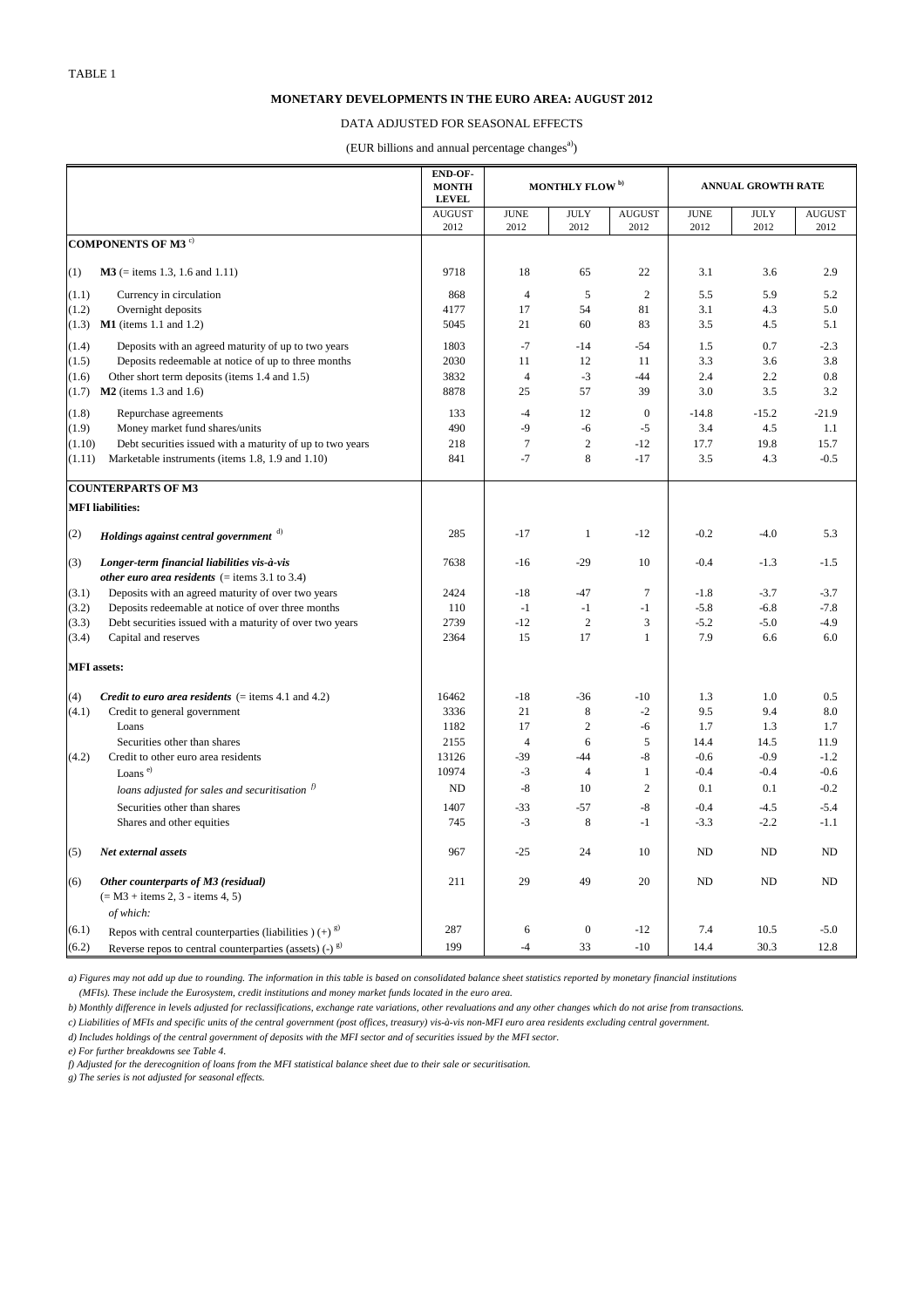|       |                                                                  | END-OF-<br><b>MONTH</b><br><b>LEVEL</b> | <b>MONTHLY FLOW</b> <sup>b)</sup> |                  | <b>ANNUAL GROWTH RATE</b> |             |             |               |
|-------|------------------------------------------------------------------|-----------------------------------------|-----------------------------------|------------------|---------------------------|-------------|-------------|---------------|
|       |                                                                  | <b>AUGUST</b>                           | <b>JUNE</b>                       | $\rm JULY$       | <b>AUGUST</b>             | <b>JUNE</b> | <b>JULY</b> | <b>AUGUST</b> |
|       |                                                                  | 2012                                    | 2012                              | 2012             | 2012                      | 2012        | 2012        | 2012          |
|       | <b>BREAKDOWN OF DEPOSITS IN M3</b>                               |                                         |                                   |                  |                           |             |             |               |
|       | Total deposits (=items $1, 2, 3, 4$ and $5$ )                    | 8142                                    | 16                                | 63               | 37                        | 2.4         | 2.9         | 2.4           |
| (1)   | Deposits placed by households <sup>c)</sup>                      | 5228                                    | 15                                | 16               | 31                        | 2.5         | 2.7         | 2.8           |
| (1.1) | Overnight deposits                                               | 2326                                    | 13                                | 10               | 30                        | 0.8         | 1.4         | 1.9           |
| (1.2) | Deposits with an agreed maturity of up to two years              | 971                                     | $-6$                              | $-5$             | $-5$                      | 7.4         | 6.5         | 5.6           |
| (1.3) | Deposits redeemable at notice of up to three months              | 1919                                    | $\overline{9}$                    | 12               | $\tau$                    | 3.2         | 3.5         | 3.6           |
| (1.4) | Repurchase agreements                                            | 12                                      | $-2$                              | $-1$             | $-1$                      | $-57.2$     | $-59.7$     | $-62.4$       |
| (2)   | Deposits placed by non-financial corporations                    | 1595                                    | $\tau$                            | $\overline{7}$   | 23                        | $-0.2$      | $-0.1$      | 1.3           |
| (2.1) | Overnight deposits                                               | 1095                                    | $\,8\,$                           | 15               | 29                        | 3.4         | 4.3         | 7.3           |
| (2.2) | Deposits with an agreed maturity of up to two years              | 406                                     | $-1$                              | $-8$             | $-7$                      | $-7.4$      | $-8.5$      | $-10.3$       |
| (2.3) | Deposits redeemable at notice of up to three months              | 81                                      | 1                                 | $\mathbf{0}$     | $\overline{2}$            | $-0.4$      | 0.2         | 1.0           |
| (2.4) | Repurchase agreements                                            | 12                                      | $-1$                              | $\boldsymbol{0}$ | $-1$                      | $-17.1$     | $-32.6$     | $-36.2$       |
| (3)   | Deposits placed by non-monetary financial intermediaries         | 791                                     | $-1$                              | 21               | $-7$                      | 1.0         | 1.9         | $-3.1$        |
|       | excluding insurance corporations and pension funds <sup>d)</sup> |                                         |                                   |                  |                           |             |             |               |
| (3.1) | Overnight deposits                                               | 463                                     | $\overline{4}$                    | 17               | 27                        | 14.0        | 15.7        | 15.7          |
| (3.2) | Deposits with an agreed maturity of up to two years              | 223                                     | -6                                | $-5$             | $-38$                     | $-16.3$     | $-17.1$     | $-27.1$       |
| (3.3) | Deposits redeemable at notice of up to three months              | 13                                      | $\boldsymbol{0}$                  | $-1$             | -1                        | 9.4         | 7.4         | 9.2           |
| (3.4) | Repurchase agreements <sup>d)</sup>                              | 92                                      | $\overline{2}$                    | 11               | $\overline{2}$            | 7.6         | 9.1         | $-5.5$        |
| (4)   | Deposits placed by insurance corporations and pension funds      | 206                                     | $-12$                             | 7                | $\mathbf{1}$              | 7.8         | 9.9         | 5.3           |
| (5)   | Deposits placed by other general government                      | 321                                     | 9                                 | 12               | $-11$                     | 17.1        | 22.3        | 16.9          |

#### **BREAKDOWN OF DEPOSITS IN M3 BY HOLDING SECTOR AND TYPE: AUGUST 2012**

## DATA ADJUSTED FOR SEASONAL EFFECTS

(EUR billions and annual percentage changes<sup>a)</sup>)

*a) Figures may not add up due to rounding. The information in this table is based on consolidated balance sheet statistics reported by monetary financial institutions (MFIs). These include the Eurosystem, credit institutions and money market funds located in the euro area.*

*b) Monthly difference in levels adjusted for reclassifications, exchange rate variations, other revaluations and any other changes which do not arise from transactions.*

*c) Includes deposits by non-profit institutions serving households.*

*d) Excludes repurchase agreements with central counterparties.*